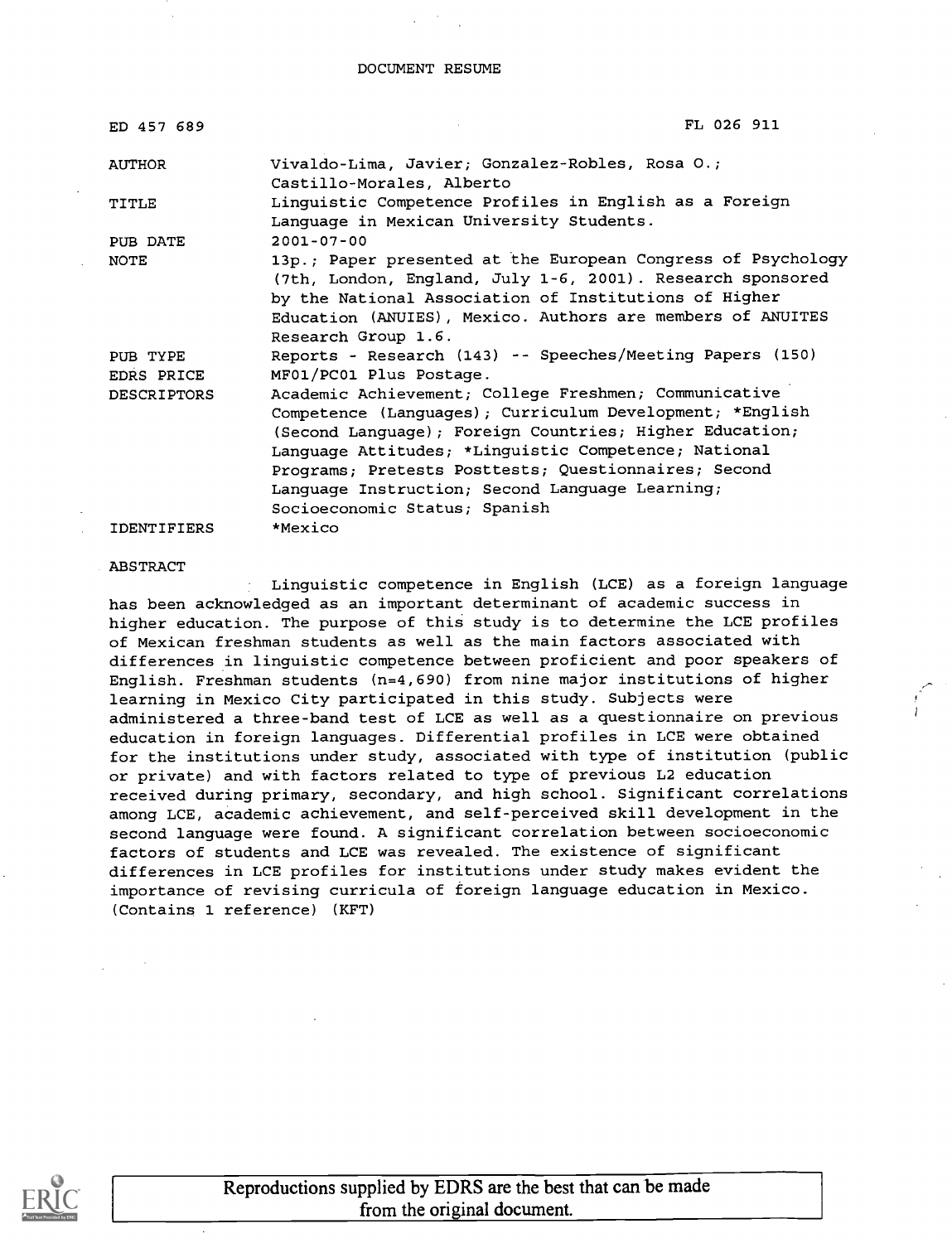

# LINGUISTIC COMPETENCE PROFILES IN ENGLISH

# AS A FOREIGN LANGUAGE IN MEXICAN

## UNIVERSITY STUDENTS

- U.S. DEPARTMENT OF EDUCATION Office of Educational Research and linprovernent EDUCATIONAL RESOURCES INFORMATION CENTER (ERIC)
- This document has been reproduced as received from the person or organization originating it.
- 0 Minor changes have been made to improve reproduction quality.
- Points of view or opinions stated in this document do not necessarily represent official OERI position or policy.

<sup>1</sup> TO THE EDUCATIONAL RESOURCES INFORMATION CENTER (ERIC)

Vivaldo-

PERMISSION TO REPRODUCE AND DISSEMINATE THIS MATERIAL HAS BEEN GRANTED BY

2-

ED 457 689

## JAVIER VIVALDO-LIMA

Coordinación de Ensefianza de Lenguas Extranjeras

Universidad Autónoma Metropolitana, Mexico

## ROSA 0. GONZALEZ-ROBLES & ALBERTO CASTILLO-MORALES

Departamento de Matematicas, Universidad Autónoma Metropolitana, Mexico.

ANUIES Research Group 1.61

ABSTRACT. Linguistic competence in English (LCE) as a foreign language has been acknowledged as an important determinant of academic success in higher education. The purpose of this study was to determine the LCE profiles of Mexican freshmen students as well as the main factors associated with differences in linguistic competence between proficient and poor speakers of English. 4690 freshmen students from nine major institutions of higher education in Mexico City participated in the study. Subjects were administered a three-band test of LCE as well as a questionnaire on previous education in foreign languages. Differential profiles in LCE were obtained for the institutions under study, associated with type of institution (public or private) and with factors related to the type of previous L2 education received during primary, secondary and high school. Significant correlations among LCE, academic achievement, and self-perceived skill development in L2 were found. The existence of significant differences in LCE profiles for the institutions under study makes evident the importance of revising the curricula of foreign language education in Mexico.

<sup>&</sup>lt;sup>1</sup> Research sponsored by the National Association of Institutions of Higher Education, ANUIES. Mexico.

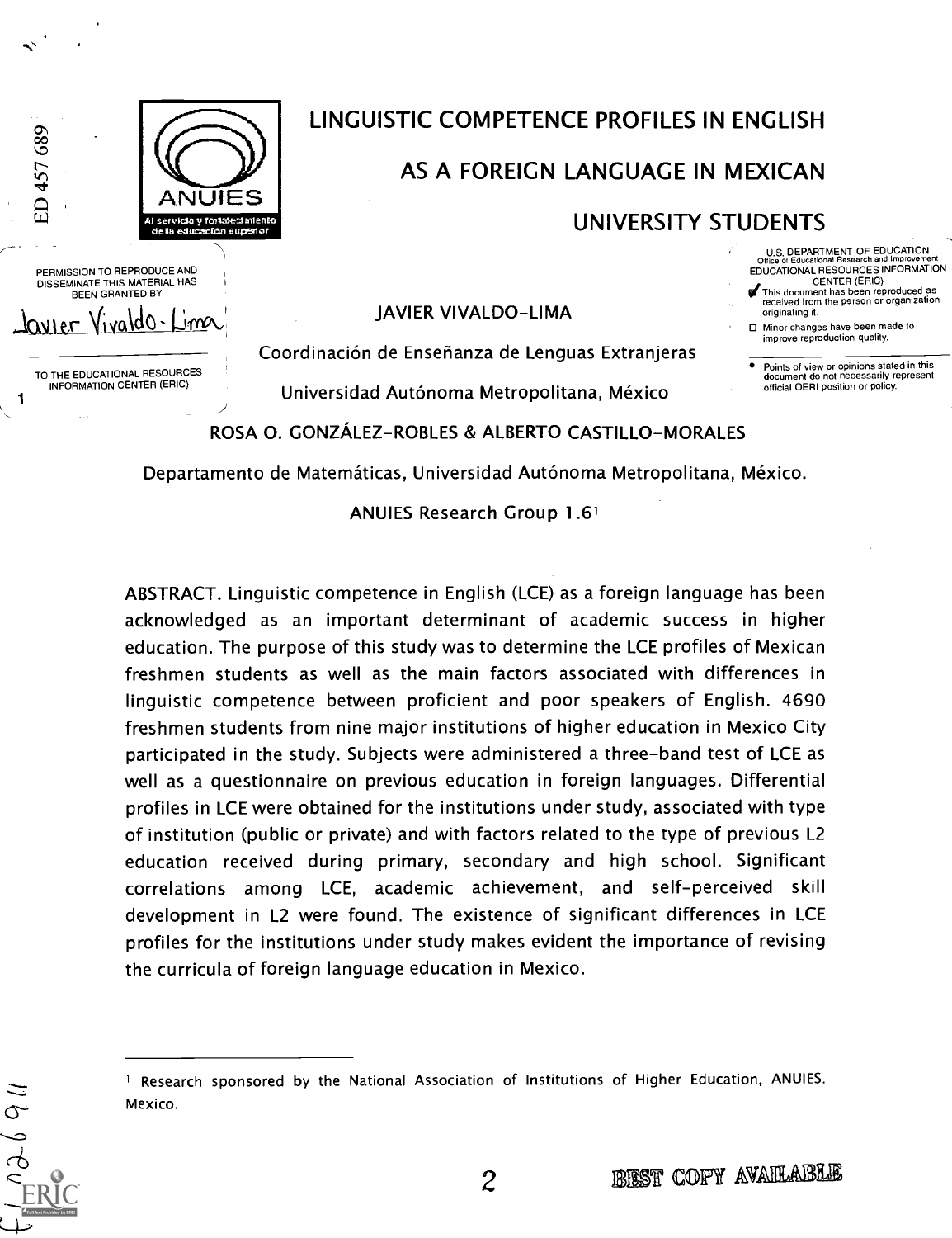#### ANUIES RESEARCH GROUP 1.6\*\*

Institution Representatives

J.

El Colegio de Mexico Carmen Arizmendi Otaegui, M.A.

#### Escuela Nacional de Antropologia e Historia C. Dagmar Freisinger Ph.D.

Instituto Tecnológico Autónomo de México Rosa Margarita Galán Vélez, M.A

Instituto Tecnológico de Tlalnepantla José Luis Villa Aburto, B.A

Instituto Politécnico Nacional Hortensia Amelia Pulido Alfaro M.A.

Universidad Autónoma Metropolitana Javier Vivaldo Lima, M. A

Universidad Nacional Autónoma de Mexico María Aurora Marrón Orozco, B.A

> Universidad del Valle de México JoAnn Miller, M.A

Universidad Pedagógica Nacional Oscar Fernando Velasco Romero, B.A

Statistical Advisors

Rosa Obdulia Gonzalez Robles, M.A: Alberto Castillo Morales, Ph.D. Universidad Autónoma Metropolitana

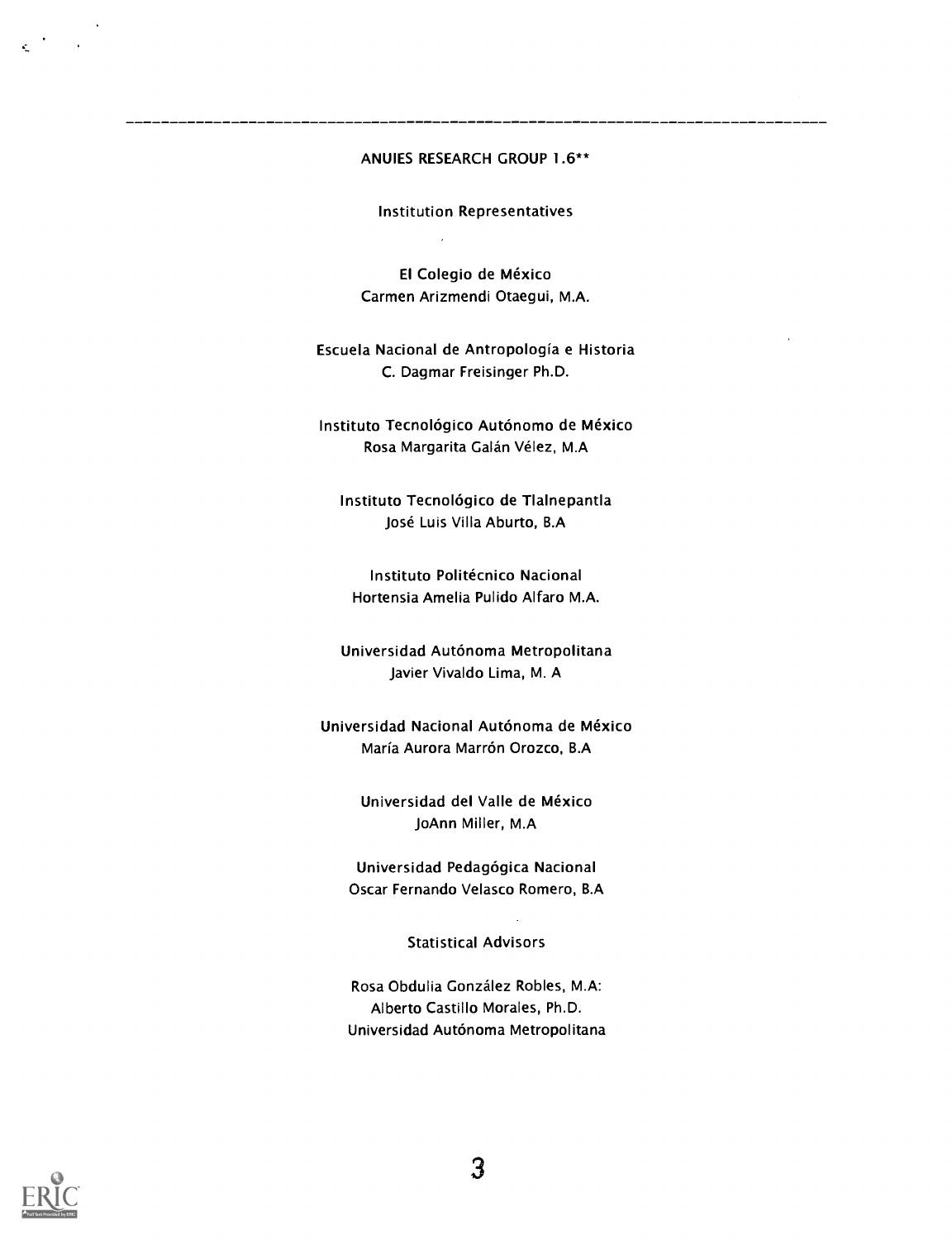providing multicultural and multilingual education has become one of the major challenges of universities throughout the world. In Mexico, foreign language education (particularly in English) is integrated as a compulsory subject of the secondary and high school curricula. However, no previous studies have been reported in order to evaluate the impact of the foreign language education system in the country. Therefore, in order to carry out a diagnosis of the current status of foreign language education at the high school and university levels, the National Association of Institutions of Higher Education (ANUIES) commissioned an interinstitutional research task force, whose preliminary results are here presented.

#### **OBJECTIVE**

The objective of this study was twofold. First, to determine the LCE profiles of Mexican freshmen students and, second, to determine the main factors associated with differences in linguistic competence between proficient and poor speakers of English.

#### METHOD

Sample. 4609 undergraduate freshmen university students from nine major institutions of higher education in Mexico participated in the study. A random sample was selected for each institution with a .95 confidence level and 8% precision for the mean score of "Linguistic competence in English".



4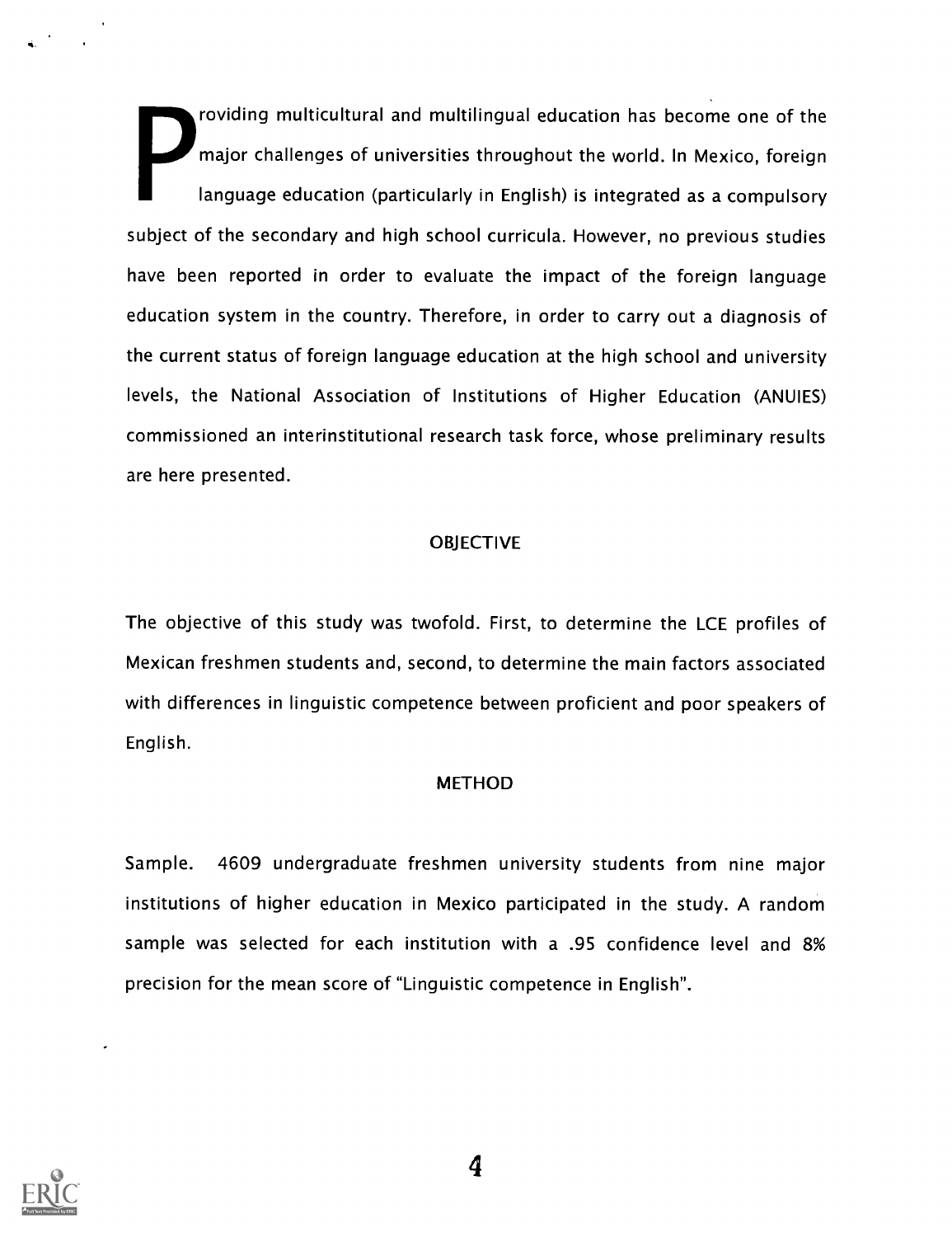#### **Instruments**

- Nelson English Language Tests (NELT). Linguistic competence in English as a foreign language was measured through the use of a modified version of the NELT. The NELT is a battery of standardised placement tests based on a structural progression evaluating elementary, intermediate and advanced levels of linguistic competence in English. Its aim is to test both grammatical control and communicative competence (Fowler and Coe 1976). The modified version, developed by the ANUIES group 1.6, integrates, within a single 64 item test, selected items from each of the separate tests included in the battery, and is centred on the evaluation of three proficiency bands (elementary: items 1-24; intermediate: items 25-48; advanced: items 49-64).
- Foreign Language Education Questionnaire. A 147-item questionnaire was designed in order to evaluate the following dimensions: (1) socio-demographic data, (2) educational background, (3) previous experience and formal training in English, (4) self-perception of linguistic competence in Spanish and English, and (5) self-perception of the quality of the training received in English before entering the university.

Procedure. Each institution administered both evaluation instruments to samples of students selected at random upon entering their institutions in the academic year 2000. Answers were recorded on optically-processed answer sheets. Data analysis was done using the SPSS (Statistical Package for Social Sciences) and included the following statistical methods: (1) analysis of correlations among academic achievement, LCE and self-perceived proficiency in L2; (2) t-test of LCE



 $\overline{5}$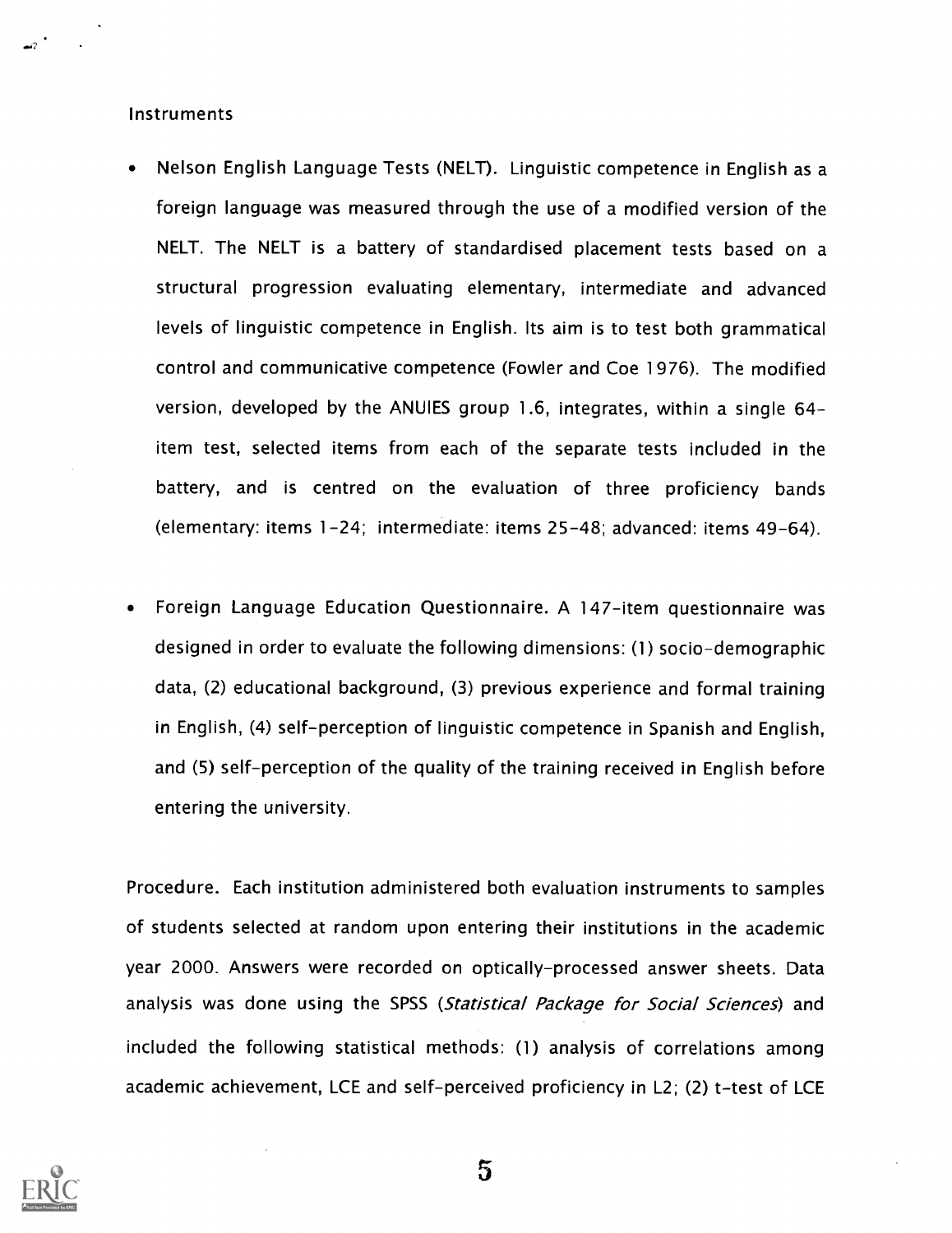by type of previous education (public vs. private); (3) one-way ANOVA of LCE by institution of higher education; and (4) one-way ANOVA of LCE by student academic achievement categories.

#### RESULTS

Correlations among variables. Highly significant correlations were found between LCE, self-perceived linguistic competence in English (SPLCE), and general point average during high school (GPA). As can be seen in table 1, the correlation of LCE with SPLCE is higher than the one between LCE and GPA. This could be due to the fact that GPA encompasses all major knowledge areas within the school curriculum, whereas SPLCE, being a self-report measure, is specifically related with the student's knowledge of the foreign language.

| Pearson's correlations<br>(Significance level) |            |              |            |  |  |  |
|------------------------------------------------|------------|--------------|------------|--|--|--|
|                                                | <b>LCE</b> | <b>SPLCE</b> | <b>GPA</b> |  |  |  |
| <b>LCE</b>                                     | 1.000      | .505         | .261       |  |  |  |
|                                                |            | (.0005)      | (.0005)    |  |  |  |
| SPLCE                                          |            | 1.000        | .177       |  |  |  |
|                                                |            |              | (.0005)    |  |  |  |
| <b>GPA</b>                                     |            |              | 1.000      |  |  |  |

Table 1. Analysis of correlations

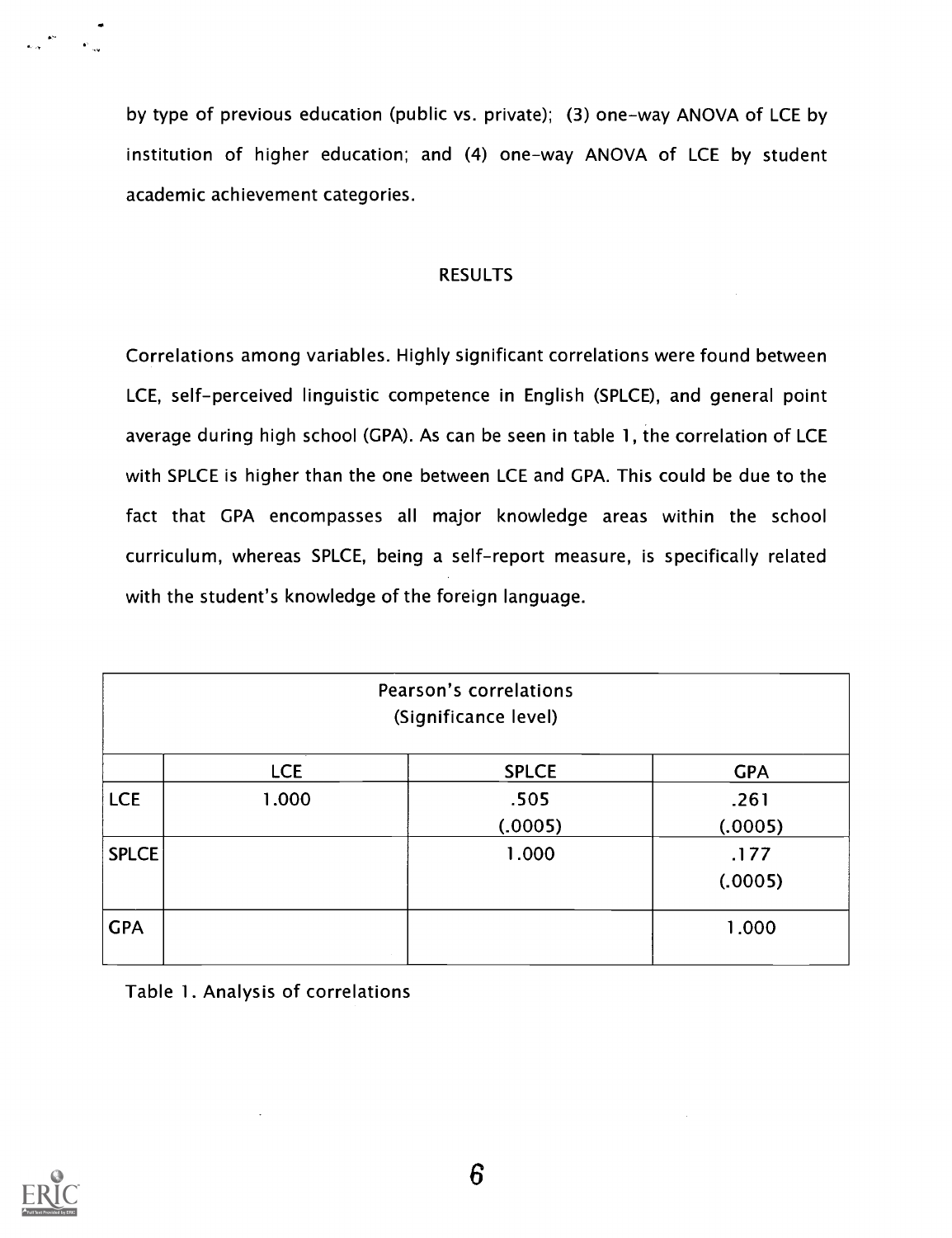Linguistic competence profiles by institution. An analysis of variance of LCE by institution, followed by Tukey's Honest Significant Difference Test, yielded seven homogeneous subsets (table 2). Accordingly, two of the institutions showed lower and significantly different LCE mean scores, five (subsets 3 to 5) obtained intermediate LCE scores, and two of them showed higher and statistically significant LCE mean scores. The latter profiles reflect the current entrance requirements established by the last two institutions (one public and one private) with regard to English proficiency.

| Institution of   |      |         |         |         | Subset for alpha = $.05$ |         |         |         |
|------------------|------|---------|---------|---------|--------------------------|---------|---------|---------|
| higher education | N    |         | າ       | 3       | 4                        | 5       | 6       | 7       |
| Public 4         | 242  | 12.1198 |         |         |                          |         |         |         |
| Public 8         | 619  |         | 15.3134 |         |                          |         |         |         |
| Public 3         | 862  |         |         | 19.2819 |                          |         |         |         |
| Private 2        | 496  |         |         | 20.0302 | 20.0302                  |         |         |         |
| Public 2         | 494  |         |         |         | 23.1093                  | 23.1093 |         |         |
| Public 5         | 665  |         |         |         | 23.3504                  | 23.3504 |         |         |
| Public 7         | 1093 |         |         |         |                          | 24.2132 |         |         |
| Private 1        | 194  |         |         |         |                          |         | 44.1495 |         |
| Public 1         | 25   |         |         |         |                          |         |         | 50.6400 |

Linguistic competence in English

Means for groups in homogeneous subsets are displayed.

a. Uses Harmonic Mean Sample Size = 153.789

b. The group sizes are unequal. The harmonic mean of the group sizes is used. Type I error levels are not guaranteed.

Table 2. Tukey's HSD test results for LCE in English/Analysis by institution

A box plot of LCE by institution (graph 1) makes evident the differential patterns of distribution for this variable. First, plot markers for some of the institutions cover the complete range of possible LCE scores, with four institutions covering either the upper or the lower halves of possible scores. Second, an important

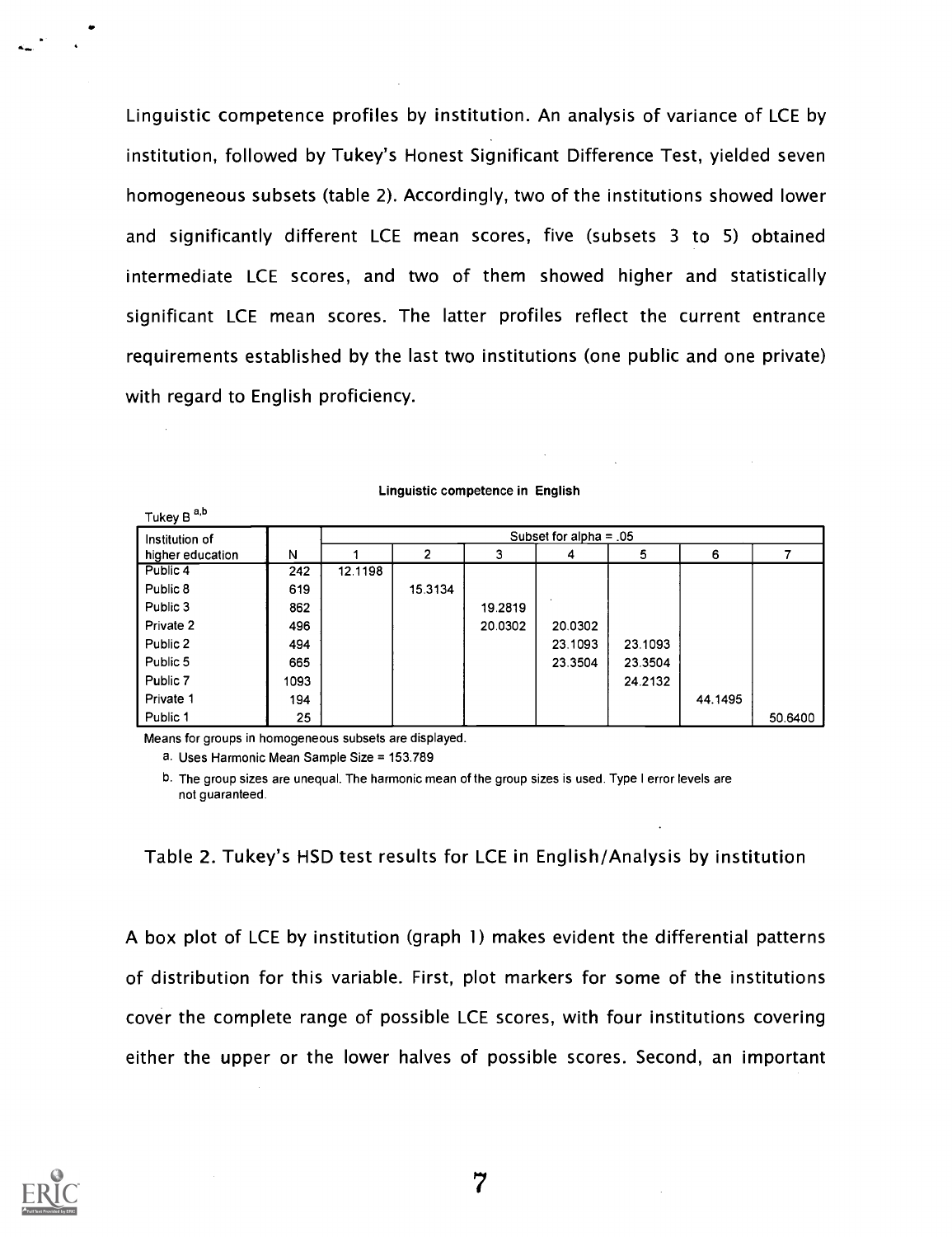number of atypical cases are present in all institutions with the exception of those obtaining the higher mean LCE scores and that with the lowest.



Graph 1. Linguistic competence distribution by institution

Effect of type of institution on LCE. An important finding derived from the study was the significant difference in LCE between private and public institutions  $(t=-$ 11.663, p < .0005) upon entrance to the university. The above results are consistent with the highly significant differences obtained when comparing both modalities of primary school education (private vs. public), where students who attended private primary schools (where education in English is compulsory in most cases) obtained significantly higher LCE scores than students coming from public primary schools (where L2 education is not included in the school

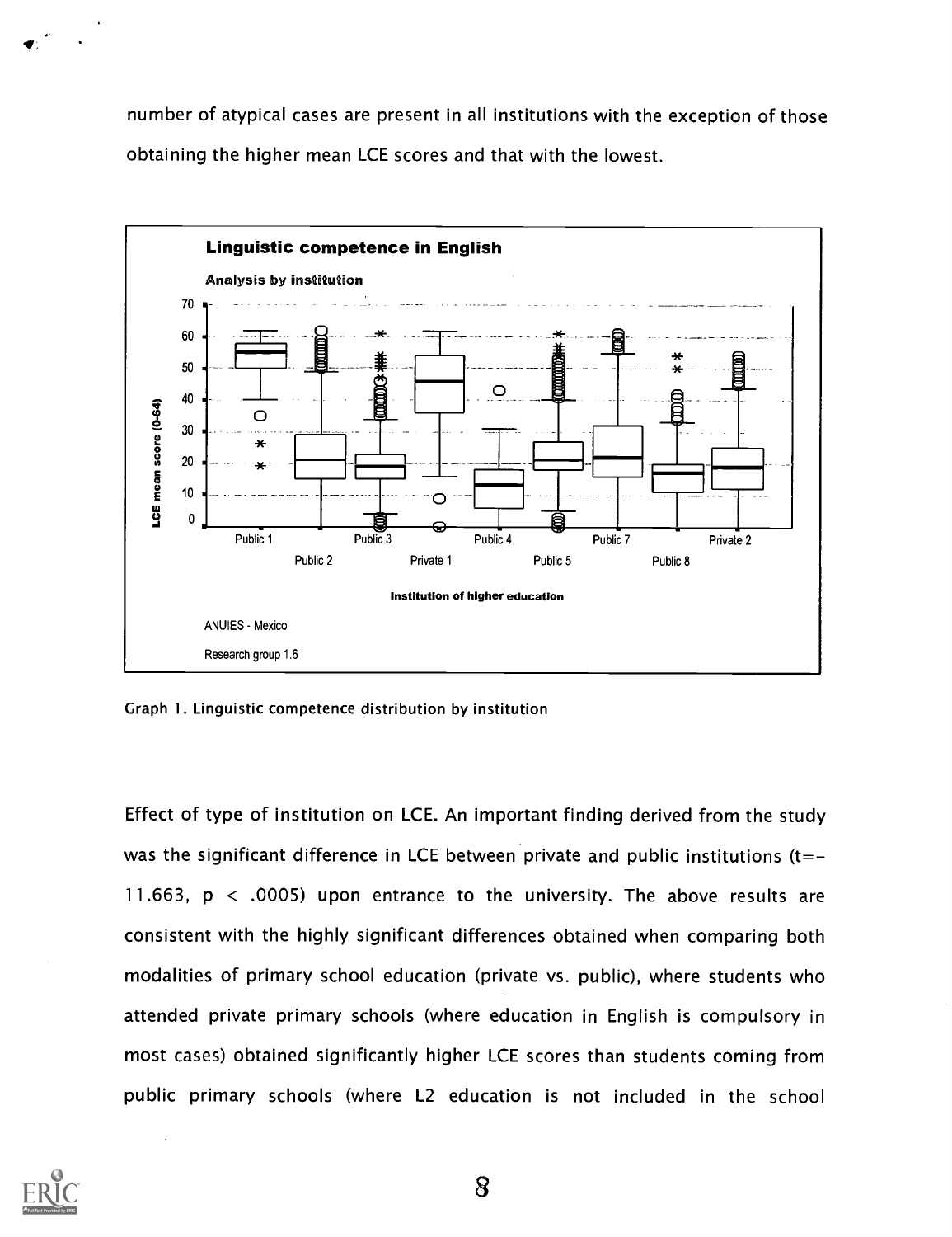curriculum). Similar results were obtained for secondary (t=29.62, p< .0005) and high school education (t=18.42,  $p$  < .0005).

|                     |      | Linguistic competence in English |         |                                                     |              |
|---------------------|------|----------------------------------|---------|-----------------------------------------------------|--------------|
|                     |      |                                  |         | Public vs. private institutions of higher education |              |
|                     |      |                                  |         | t-test for                                          |              |
| Type of institution | N    | Mean                             | Std.    | <b>Equality of</b>                                  | Sig.         |
|                     |      |                                  | Dev.    | <b>Means</b>                                        | $(2-tailed)$ |
|                     |      |                                  |         | t                                                   |              |
| Public              | 4000 | 20.9270                          | 11.5518 | $-11.663$                                           | .0005        |
| Private             | 690  | 26.8116                          | 15.6493 |                                                     |              |

Table 3. Test of LCE by type of institution (higher education)

| Linguistic competence in English |      |         |                                             |                    |              |  |
|----------------------------------|------|---------|---------------------------------------------|--------------------|--------------|--|
|                                  |      |         | Public vs. private primary school education |                    |              |  |
|                                  |      |         |                                             | t-test for         |              |  |
| Type of                          | N    | Mean    | Std.                                        | <b>Equality of</b> | Sig.         |  |
| institution                      |      |         | Dev.                                        | <b>Means</b>       | $(2-tailed)$ |  |
|                                  |      |         |                                             | t                  |              |  |
| Public                           | 3238 | 18.9994 | 9.9766                                      | 28.414             | .0005        |  |
| Private                          | 1226 | 29.8874 | 14.5821                                     |                    |              |  |
|                                  |      |         |                                             |                    |              |  |

Table 4. Test of LCE by type of institution (primary school)



 $\bullet$  . The set of  $\bullet$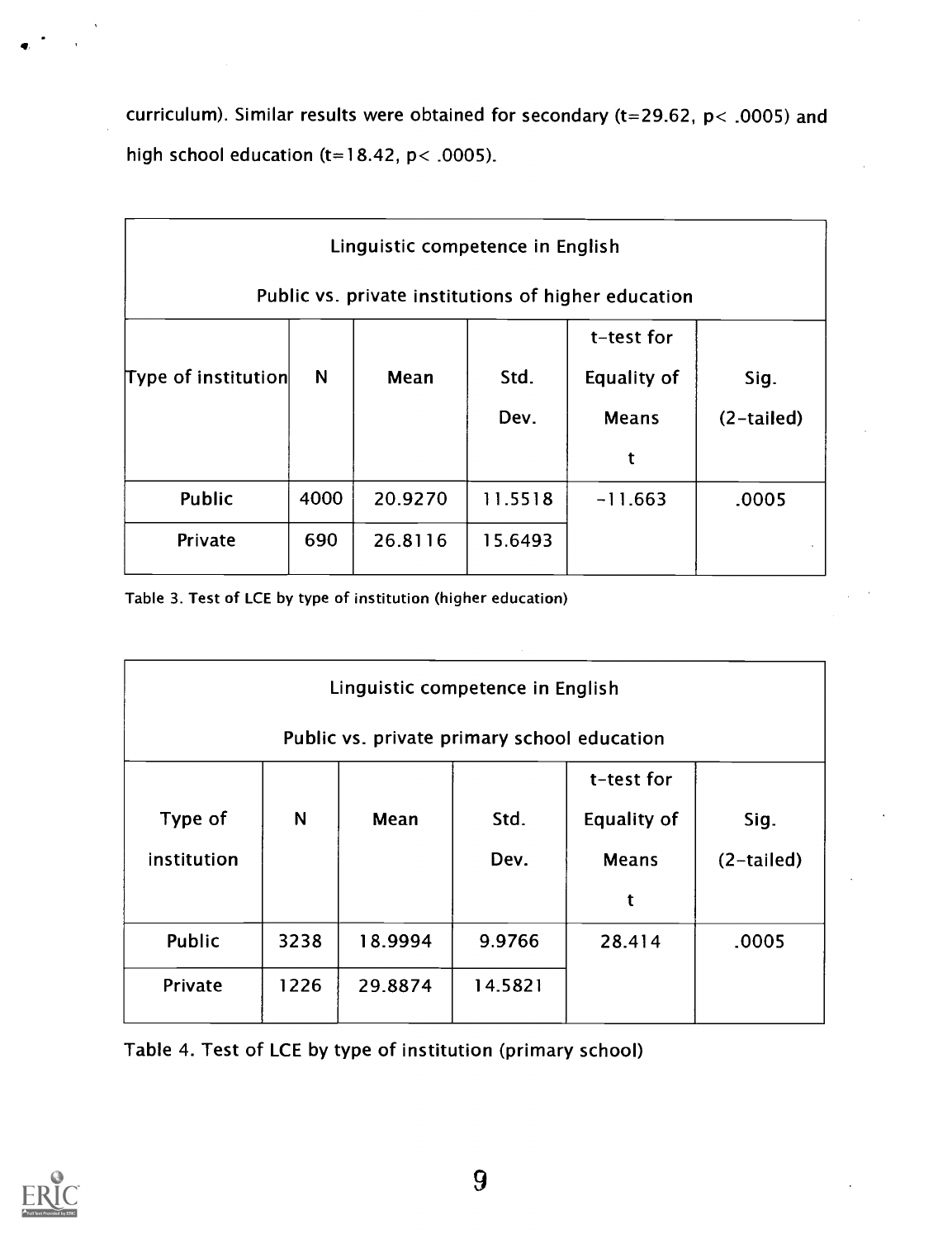Effect of type of previous education on LCE. An additional ANOVA test comparing groups categorised by previous education (totally private, totally public and mixed) with regard to LCE showed significant differences among them ( $F=$ 436.01, p< .0005). The Tukey test separated the three groups ordered in accordance with the amount of private education received (table 5).

#### Linguistic competence English

| a.o<br>Tukey B |
|----------------|
|----------------|

|                           |      |         | Subset for alpha = $.05$ |         |  |  |
|---------------------------|------|---------|--------------------------|---------|--|--|
| <b>Previous education</b> | N    |         |                          |         |  |  |
| <b>Public</b>             | 2697 | 18.8943 |                          |         |  |  |
| <b>Mixed</b>              | 1306 |         | 21.7335                  |         |  |  |
| Private                   | 687  |         |                          | 33.2838 |  |  |

Means for groups in homogeneous subsets are displayed.

- a. Uses Harmonic Mean Sample Size = 1157.370
- b. The group sizes are unequal. The harmonic mean of the group sizes is used. Type I error levels are not guaranteed.

Table 5. Tukey's HSD test by type of previous education

The above results are confirmed upon analysing categories of previous education according to the subjects' performance on each of the linguistic competence bands (elementary, intermediate, and advanced). In all cases, higher scores in LCE were obtained for the group with totally private education (graph 2). It is also interesting to note the decreasing pattern in LCE scores when moving from the basic to the intermediate and advanced bands.

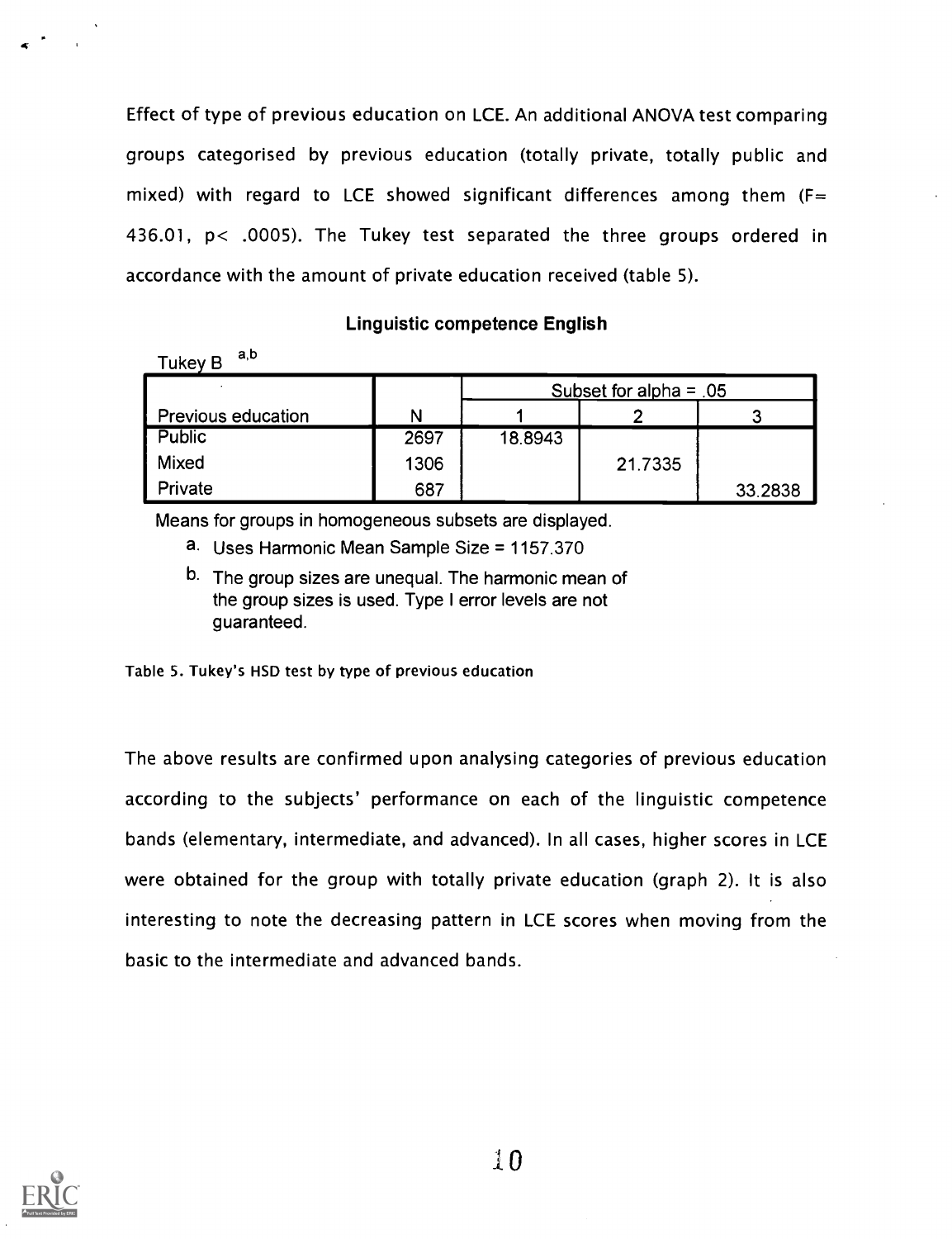

Graph 2. Linguistic competence/Private vs. public education

Academic achievement and LCE. An ANOVA of the relationship between LCE and academic achievement (as measured by the students' GPA score during high school) was carried out on the basis of the comparison of LCE mean scores among categories of academic achievement (very low, low, around mean, high and very high) (F=74.88, p< .0005). The results from the associated Tukey's HSD test (table 6) yielded four homogeneous subsets for LCE. The lowest LCE mean scores corresponded to the "very low" and "low" GPA categories, while the highest LCE mean score corresponded to the "very high" GPA category. That is, the lowest GPA categories were associated with the lowest LCE mean scores and viceversa.



11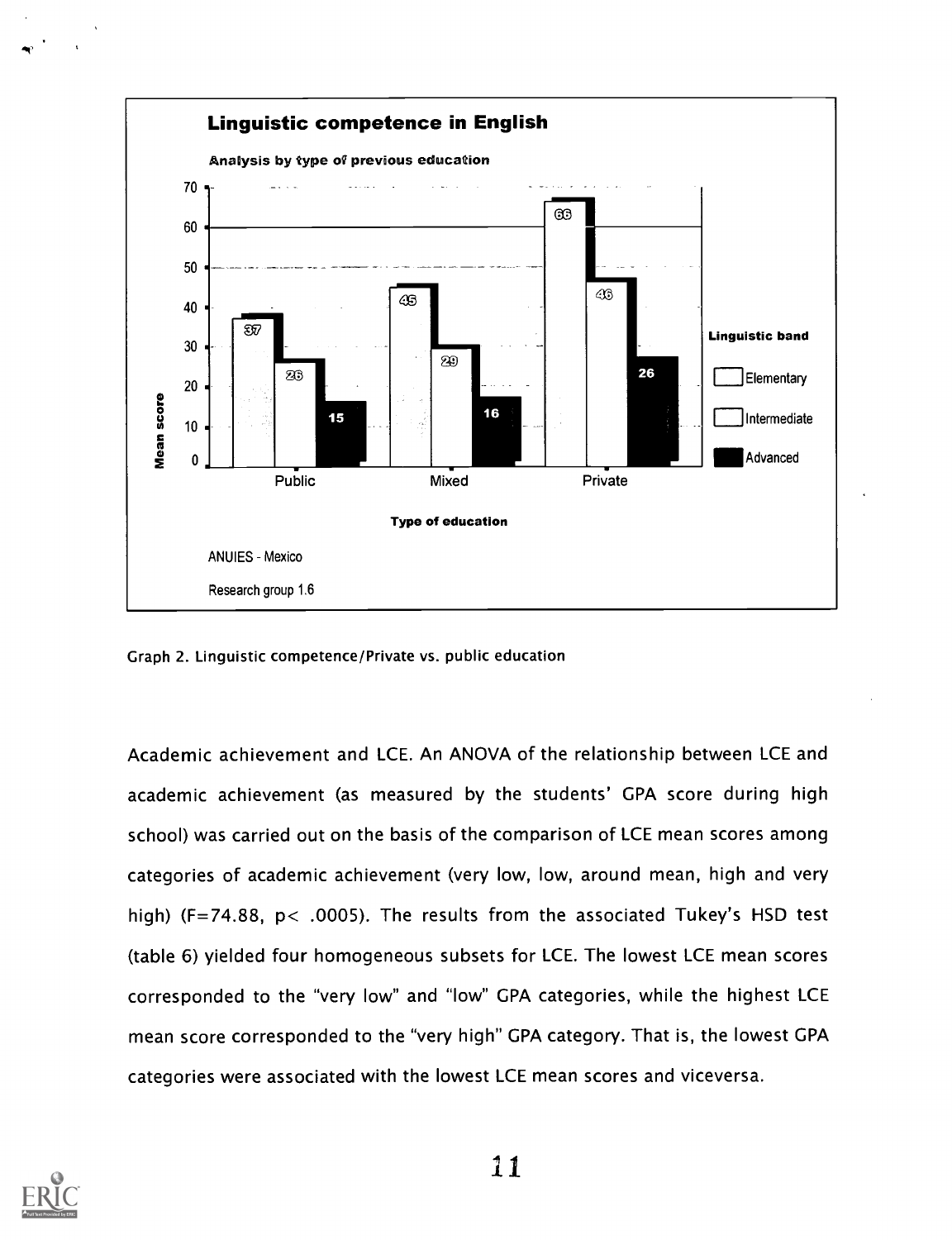#### Linguistic competence English

| a.b<br><b>Tukey B</b> |      |         |                          |         |         |  |
|-----------------------|------|---------|--------------------------|---------|---------|--|
|                       |      |         | Subset for alpha = $.05$ |         |         |  |
| GPA High school       | N    |         |                          |         |         |  |
| l Low                 | 788  | 18.7500 |                          |         |         |  |
| Very low              | 760  | 18.8289 |                          |         |         |  |
| Around mean           | 1673 |         | 21.3293                  |         |         |  |
| $\blacksquare$ High   | 385  |         |                          | 25.1091 |         |  |
| Very high             | 903  |         |                          |         | 26.9856 |  |

Means for groups in homogeneous subsets are displayed.

- a. Uses Harmonic Mean Sample Size = 725.966
- <sup>b.</sup> The group sizes are unequal. The harmonic mean of the group sizes is used. Type I error levels are not guaranteed.

Table 6. Tukey's HSD test. LCE by academic achievement.

#### CONCLUSIONS

- <sup>o</sup> Differential distribution patterns in LCE were obtained for each one of the institutions under study, with vast and significant differences in LCE mean scores among them.
- <sup>o</sup> A positive and highly significant correlation was found between linguistic competence in English and academic achievement, thus emphasising the importance of promoting foreign language education in the curriculum of higher education institutions.
- <sup>o</sup> Consistent with the previous finding, highly significant differences in LCE were obtained for groups categorised by level of academic achievement. That is, the highest scores in LCE were found in the cases of students in the "very high" academic achievement category, whereas the lowest LCE scores were found in

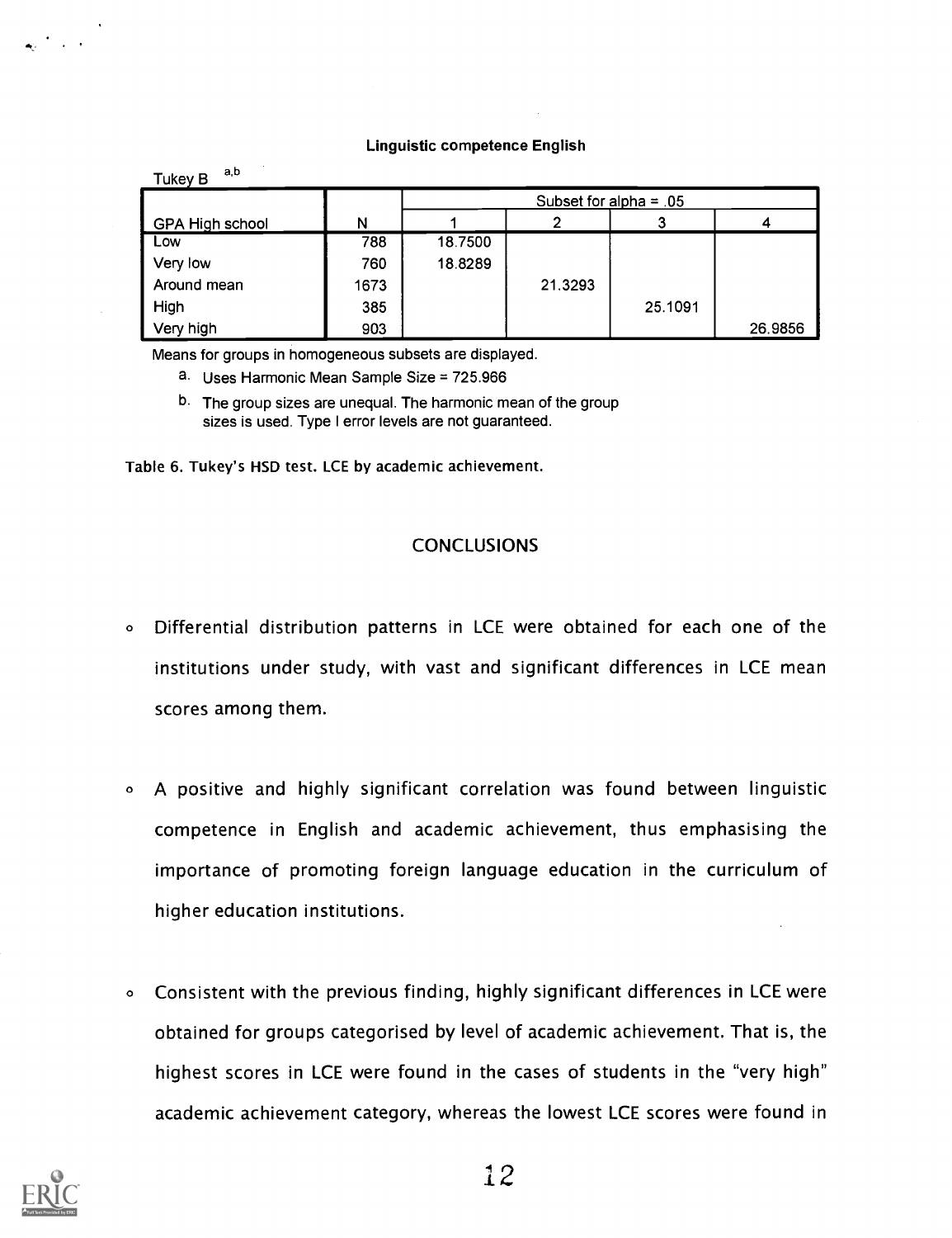the cases of students in the "low" and "very low" academic achievement categories.

- <sup>o</sup> Socio-economic factors proved to play a determinant role in the development of LCE. Type of previous education (totally private, totally public, and mixed) led to significant differences in LCE. Furthermore, an analysis of LCE based on the comparison of elementary, intermediate and advanced proficiency bands, revealed that only the group in the "totally private" education category obtained a passing grade in the elementary band.
- <sup>o</sup> The existence of significant differences in LCE profiles for the institutions under study, as well as the differences observed between public and private institutions, make evident the importance of a thorough revision of the foreign language education system in Mexico.

### **REFERENCES**

Fowler, W.S. & Coe, N. (1976) Nelson English Language Tests. Hong Kong: Thomas Nelson and Sons Ltd.



13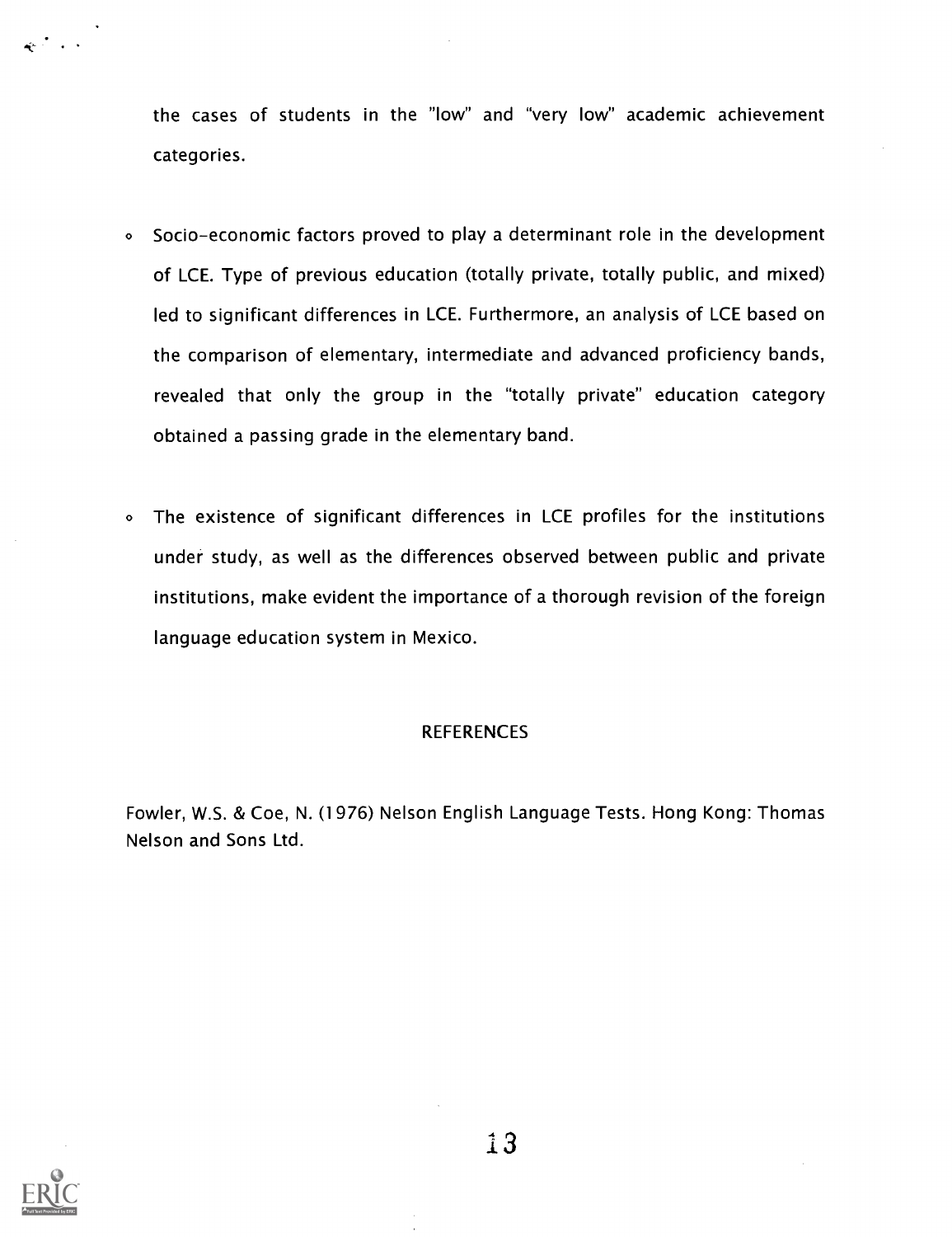$F1026$  911



U.S. Department of Education

Office of Educational Research and Improvement (OERI) National Library of Education (NLE) Educational Resources Information Center (ERIC)



# REPRODUCTION RELEASE

(Specific Document)

#### I. DOCUMENT IDENTIFICATION:

| Title:          | Linguistic competence profiles in English as a foreign language in<br>Mexican university students |  |  |  |  |  |  |
|-----------------|---------------------------------------------------------------------------------------------------|--|--|--|--|--|--|
|                 | Author(s): J. Vivaldo Lima, R. O. González Robles, A. Castillo Morales, ANUIES Research Group 1.6 |  |  |  |  |  |  |
|                 | Conference paper? X yes no (Please note conference:<br><b>Publication Date:</b>                   |  |  |  |  |  |  |
| and the control | July, 2001                                                                                        |  |  |  |  |  |  |

## II. REPRODUCTION RELEASE:

<del>México,</del>

<del>D.F</del>

In order to disseminate as widely as possible timely and significant materials of interest to the educational community, documents announced in the monthly abstract journal of the ERIC system, Resources in Education (RIE), are usually made available to users in microfiche, reproduced paper copy, and electronic media, and sold through the ERIC Document Reproduction Service (EDRS). Credit is given to the source of each document, and, if reproduction release is granted, one of the following notices is affixed to the document.

If permission is granted to reproduce and disseminate the identified document, please CHECK ONE of the following three options and sign at the bottom of the page.